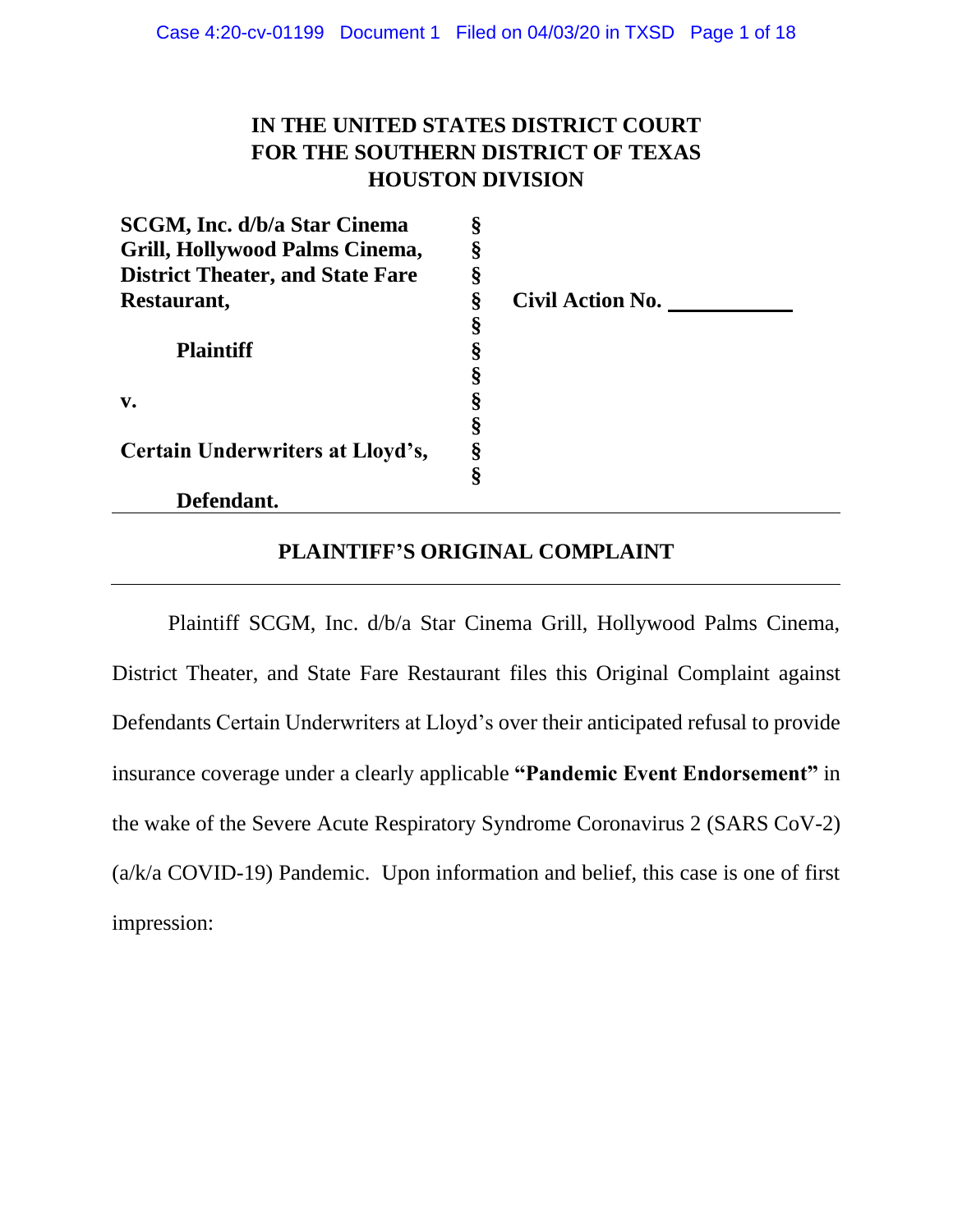# **I. PARTIES**

1. Plaintiff **SCGM, Inc. d/b/a Star Cinema Grill, Hollywood Palms Cinema, District Theater, and State Fare Restaurant** is a hospitality and entertainment provider with its principal place of business located at 1650 Highway 6, Suite 170, Sugar Land, Texas 77478.

2. Defendant **Certain Underwriters at Lloyd's ("Lloyd's")** is a foreign insurance syndicate with a certificate of authority to engage in the business of insurance in the State of Texas. Under the terms of the policy of insurance at issue, Lloyd's has designated the Texas Commissioner of Insurance as its agent for service of process, and Mendes and Mount, LLP as its agent to accept such process from the Texas Commissioner of Insurance. Accordingly, Lloyd's can be served with process by serving the Texas Commissioner of Insurance, Agent for Service of Process of Certain Underwriters at Lloyd's, London, at 333 Guadalupe, Austin, Texas 78701. The Commissioner will forward citation and the petition with discovery to defendant by and through Mendes and Mount, LLP, 750 7th Avenue, New York, New York 10019. **ISSUANCE OF CITATION TO THE DEFENDANT VIA THE TEXAS COMMISSIONER OF INSURANCE IS REQUESTED.**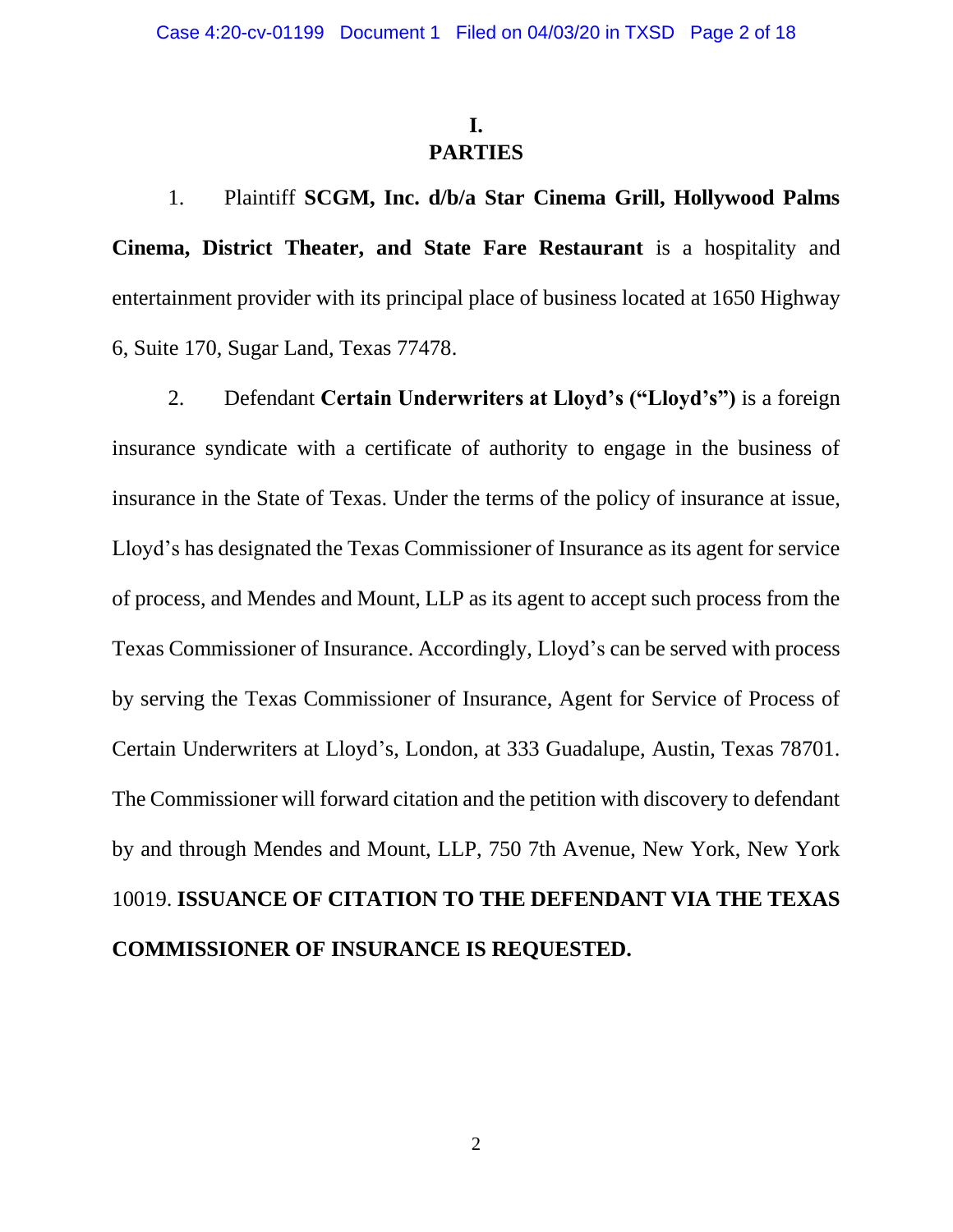# **II. JURISDICTION**

3. The Court has jurisdiction over the lawsuit under 28 U.S.C. § 1332(a)(1) because Plaintiff and Defendants are citizens of different states and the amount in controversy exceeds \$75,000, excluding interest and costs.

## **III. VENUE**

4. Venue is proper in this district under 28 U.S.C. § 1391(b)(2) because a substantial part of the events or omissions giving rise to the claim occurred in this district and because a substantial part of property that is the subject of this action is situated in this district.

## **IV. FACTUAL BACKGROUND**

## **A. Lloyd's markets a "Pandemic Event Endorsement" specifically to insure against pathogen-related business-interruption events.**

5. At all relevant times, Plaintiff operated a chain of movie theaters and a

restaurant, primarily in the Greater Houston Area, including Harris County and surrounding counties.<sup>1</sup>

<sup>&</sup>lt;sup>1</sup> The Star Cinema Grill locations are located at 702 Baybrook Mall, Friendswood, Galveston County, Texas 77546; 1037 University Dr., College Station, Brazos County, Texas 77840; 2000 I-45N, Conroe, Montgomery County, Texas 77301; 8920 Fry Road, Cypress, Harris County, Texas 77433; 4811 Highway 6, Missouri City, Fort Bend County, Texas 77459; 22125 FM 1093, Richmond, Texas 77407; 1495 Lake Plaza Dr, Spring, Harris County, TX 77389; 114 Vintage Park Blvd., Houston, Harris County, Texas 77070, Spring, Texas 77389. District Theatres is located at 1020 W. Nasa Parkway #152, Webster, Harris County, Texas 77598. Hollywood Palms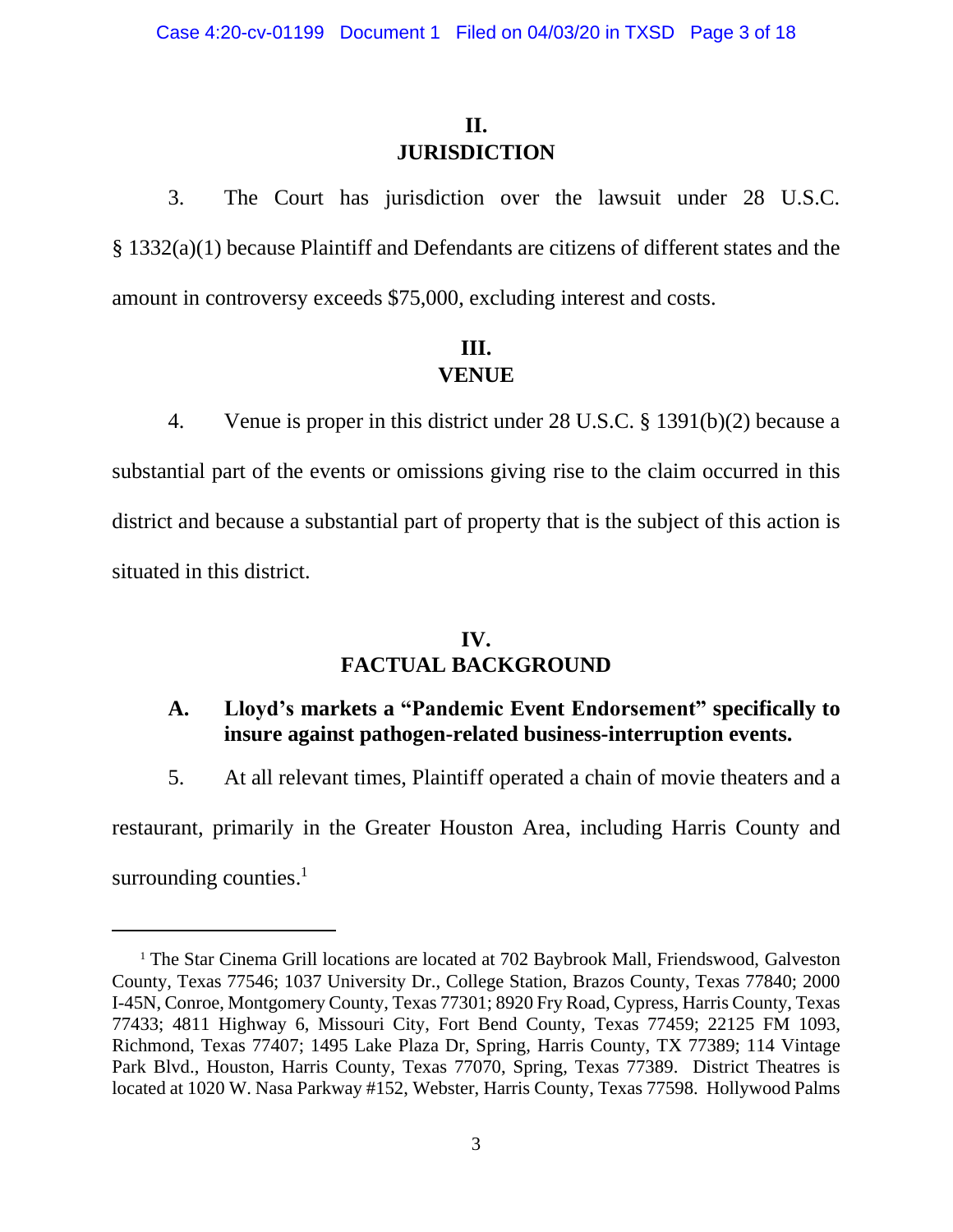#### Case 4:20-cv-01199 Document 1 Filed on 04/03/20 in TXSD Page 4 of 18

6. Following the 2014 Ebola crisis, many insurance carriers made specific exclusions for Ebola and other communicable diseases and viruses. Lloyd's sought to take advantage of the exclusions in coverage by rolling out a Pandemic Event Endorsement that claimed to "fill in the gaps that [other insurers] creatively exclude or do not address" that may relate to future pandemics.

7. In exchange for a significant premium paid by the insured, Lloyd's Pandemic Event Endorsement purported to provide coverage for insureds who experience financial damages from business interruption during pandemics. In particular, Lloyd's claimed that its "stand alone business interruption" insurance "will cover business interruption along with extra expenses with crisis management that is crucial *during* pandemic events." (Emphasis added.) According to Lloyd's marketing material, this coverage affords a "strong defense against microscopic, but deadly threats."

8. Realizing that a future pandemic event could be catastrophic for its movie theater and restaurant business, Plaintiff added the Pandemic Event Endorsement to its business interruption policy for the period 6/21/19 to 6/21/20. Lloyd's issued Policy Certificate No. TNR 18 8275 (the "Policy"), containing the Pandemic Event Endorsement. Under the Pandemic Event Endorsement, Lloyd's

is located at 352 South Route 59, Naperville, Du Page County, Illinois 60540. The State Fare Restaurant is located at 947 Gessner, Suite B190, Houston, Harris County, Texas 77024. All of these addresses are "Covered Locations" under the Policy at issue.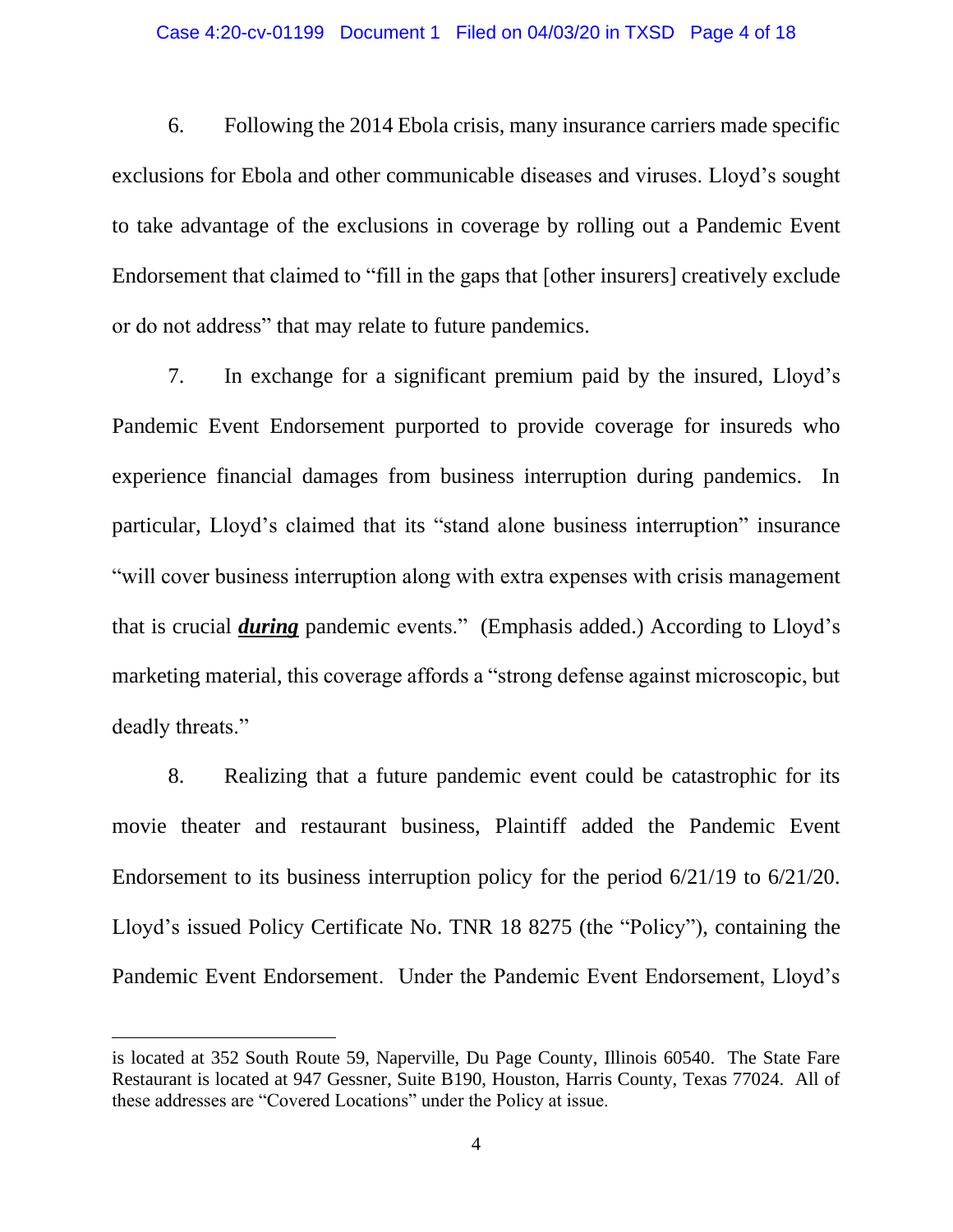agreed to provide up to \$1 million of coverage for "Pandemic Events." A "Pandemic Event" is defined as "the announcement by a Public Health Authority that a specific Covered Location is being closed as a result of an Epidemic declared by the [Centers for Disease Control and Prevention] or [World Health Organization]." A true and accurate copy of the Pandemic Event Endorsement is attached hereto as Exhibit A and incorporated herein as if fully set forth.

### **A. The SARS-CoV-2 ("COVID-19") Pandemic.**

9. Severe acute respiratory syndrome ("SARS") is a viral respiratory disease of zoonotic origin that surfaced in the early 2000s caused by the firstidentified strain of the SARS coronavirus ("SARS-CoV" a/k/a "SARS-CoV-1"). The scientific community eventually traced the source of the virus to a meat market in China through the intermediary of civets (small mammals) to cave-dwelling bats.<sup>2</sup>

10. In 2019, a variation (and/or mutation) of the coronavirus strain was discovered in Wuhan, China. According to the CDC, the source of the strain is once again a meat market where the virus has jumped from bats, through an intermediary animal, to humans. 3

 $2$  Civets are small mammalian creatures that feed on bats. In 2002-03, civets sold for meat in Chinese markets carried the SARS-CoV-1 virus from horseshoe bats to humans. The resulting viral outbreak killed 774 people.

<sup>&</sup>lt;sup>3</sup><https://www.cdc.gov/coronavirus/2019-ncov/cases-updates/summary.html>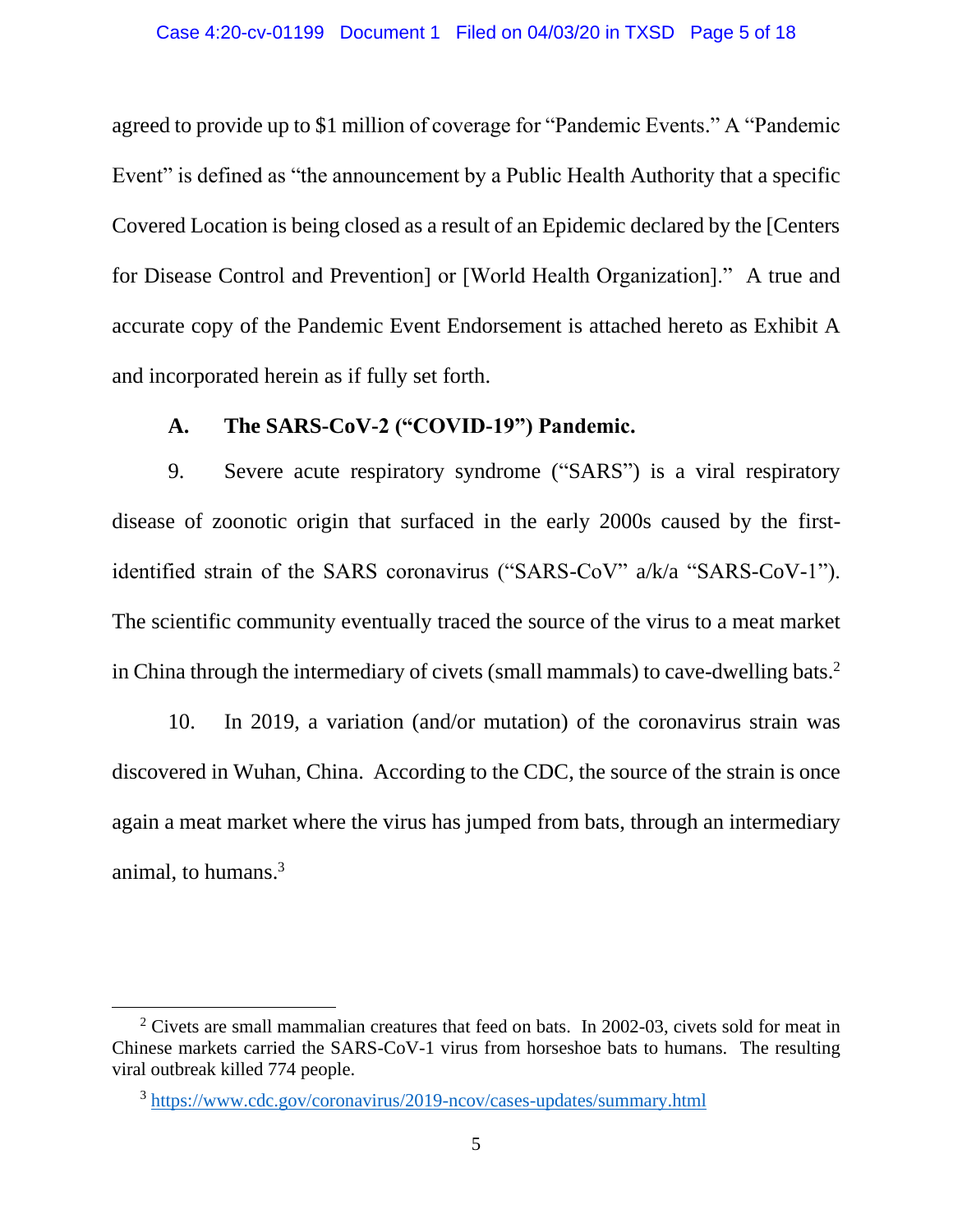11. The Coronavirus Study Group ("CSG") of the International Committee on Taxonomy of Viruses ("ICTV"), which is responsible for developing the official classification of viruses and taxa naming (taxonomy) of the Coronaviridae family, assessed the strain discovered in Wuhan, China. Based on phylogeny, taxonomy and established practice, the ICTV formally recognized the virus as a variation of SARS-CoV-1 and designated it as severe acute respiratory syndrome coronavirus 2 (SARS- $CoV-2$ ).<sup>4</sup>

12. SARS-CoV-2 is the causative virus for the COVID-19 disease implicated in the ongoing 2019–2020 coronavirus pandemic.

13. On March 11, 2020, The World Health Organization ("WHO") declared the 2019-20 SARS-CoV-2 outbreak a pandemic (a widespread epidemic). That same day, Harris County Judge Lina Hidalgo issued a Declaration of Local Disaster for Public Health Emergency to allow Harris County to take measures to reduce the possibility of exposure to SARS-CoV-2.

14. On March 12, 2020, a Declaration of State of Disaster was issued by Texas Governor Abbott to take additional steps to prepare for, respond to, and mitigate the spread of SARS-CoV-2.

<sup>&</sup>lt;sup>4</sup> <https://www.nature.com/articles/s41564-020-0695-z>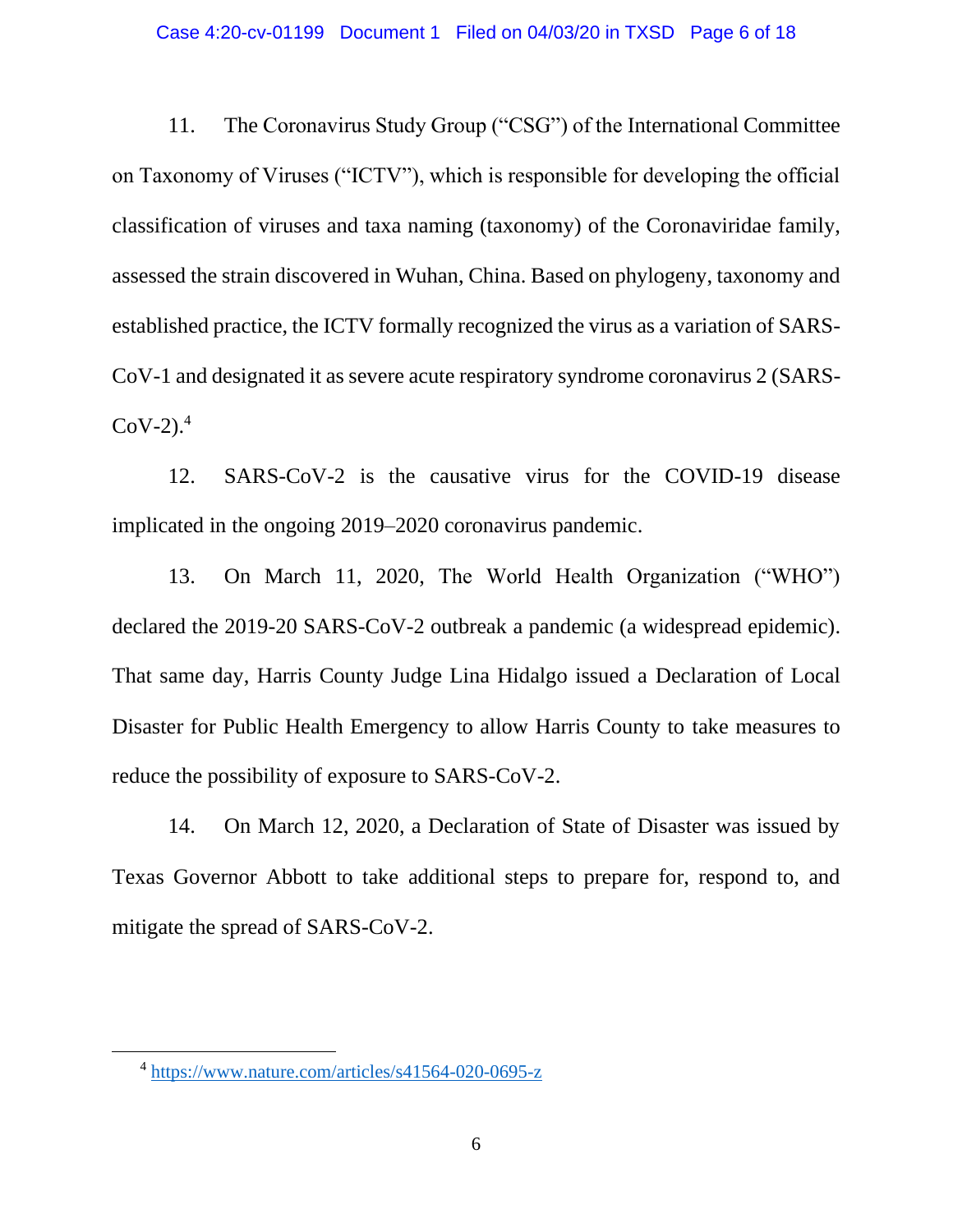15. On March 16, 2020, President Trump acknowledged the gravity of the SARS-CoV-2 pandemic and introduced strict new guidelines to limit people's interactions, including that all Americans should avoid groups of more than 10 people.

16. Effective 8 a.m. on March 17, 2020, an order from Harris County Judge Hidalgo required all restaurants and bars to provide only carry-out, delivery or drivethru services as allowed by law, and closed all nightclubs, lounges, taverns, and private clubs. Similar orders were issued by other counties in which Plaintiff operates on or about this time.

17. Therefore, on March 17, 2020, and in accordance with the public health recommendations and directives coming from federal, state and county officials, Plaintiff announced it would be closing all locations until the appropriate public authorities determine the danger from the coronavirus pandemic has passed and it is safe to reopen.

18. Any debate over whether or not Plaintiff was required to temporally close all of its Texas locations was quashed when, on March 19, 2020, Texas Governor Abbott issued a Public Health Disaster Declaration and Executive Order that, among other things, prohibited Texans from gathering in groups of ten or more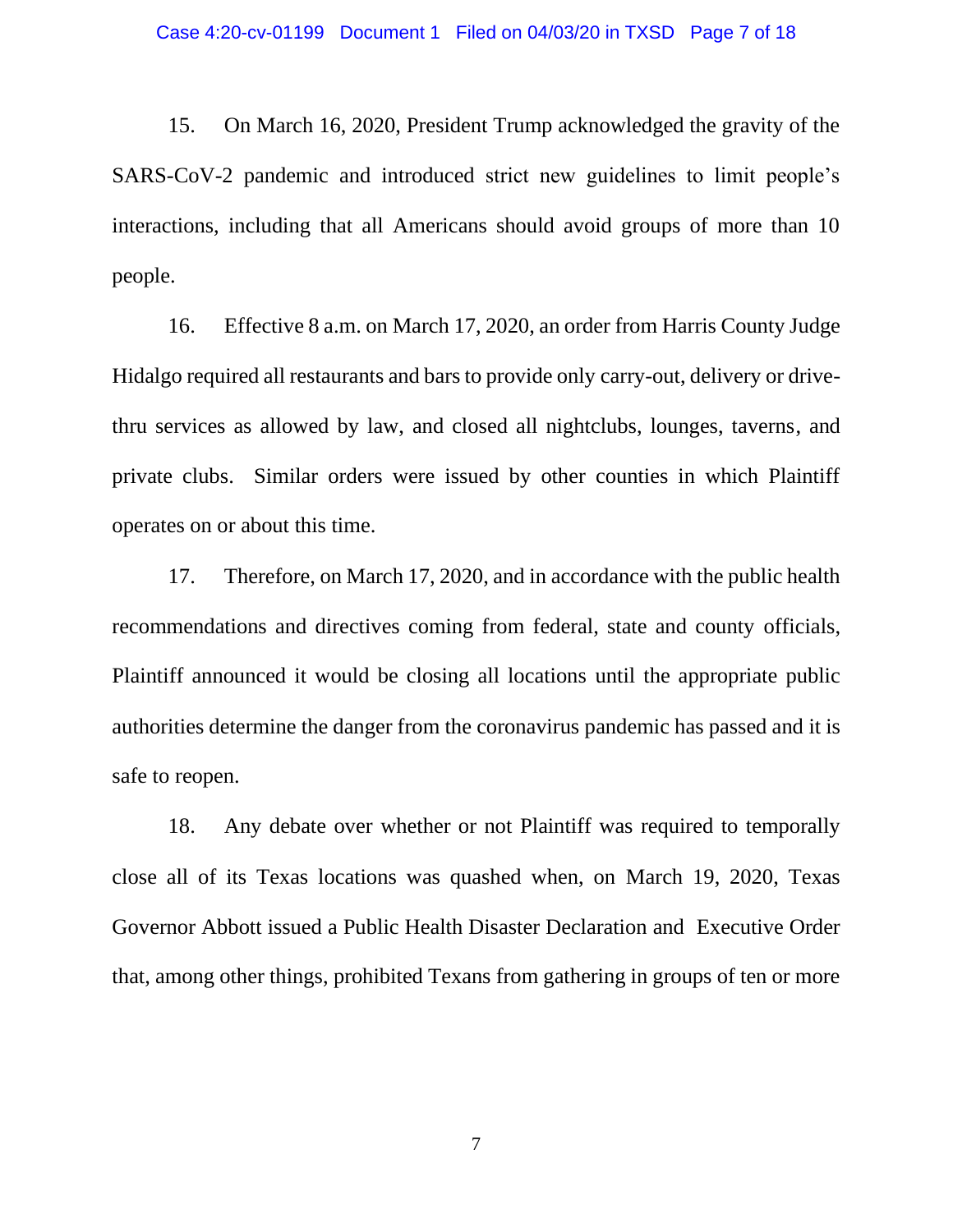people, which constructively closed all of Plaintiff's Texas locations that exhibited movies and offered dine-in meals to the public.<sup>5</sup>

19. That same day, the Texas Commissioner of the Department of State Health Services issued a proclamation, pursuant to Texas Health and Safety Code § 81.002, which (1) declared a public health disaster for the entire State of Texas; and then (2) ordered that everyone in Texas "*shall act responsibly to prevent and control communicable disease*." The order then listed several standards of responsible action to "reduce and delay the spread of COVID-19," including:

- "Limit as much as possible close contact with other people. Stay six feet away."
- "Do not gather in social groups of more than ten (10) individuals."
- "Limit trips into the public to essential outings. Traveling to work, the grocery store, the pharmacy or to seek medical care would be considered essential trips."
- "Restaurants should not allow dine-in options, either inside or outside[.]"

# **B. Lloyd's anticipatorily repudiates Plaintiff's coverage.**

20. On March 18, 2020, Plaintiff, via its insurance broker, provided a notice

of claim under the Policy to Lloyd's appointed agent for notice of claims:

Professional Liability Insurance Services, Inc. ("PLIS").

<sup>&</sup>lt;sup>5</sup> Plaintiff's single out-of-state location in Du Page County, Illinois was subject to a "stay" home" order on March 19, 2020.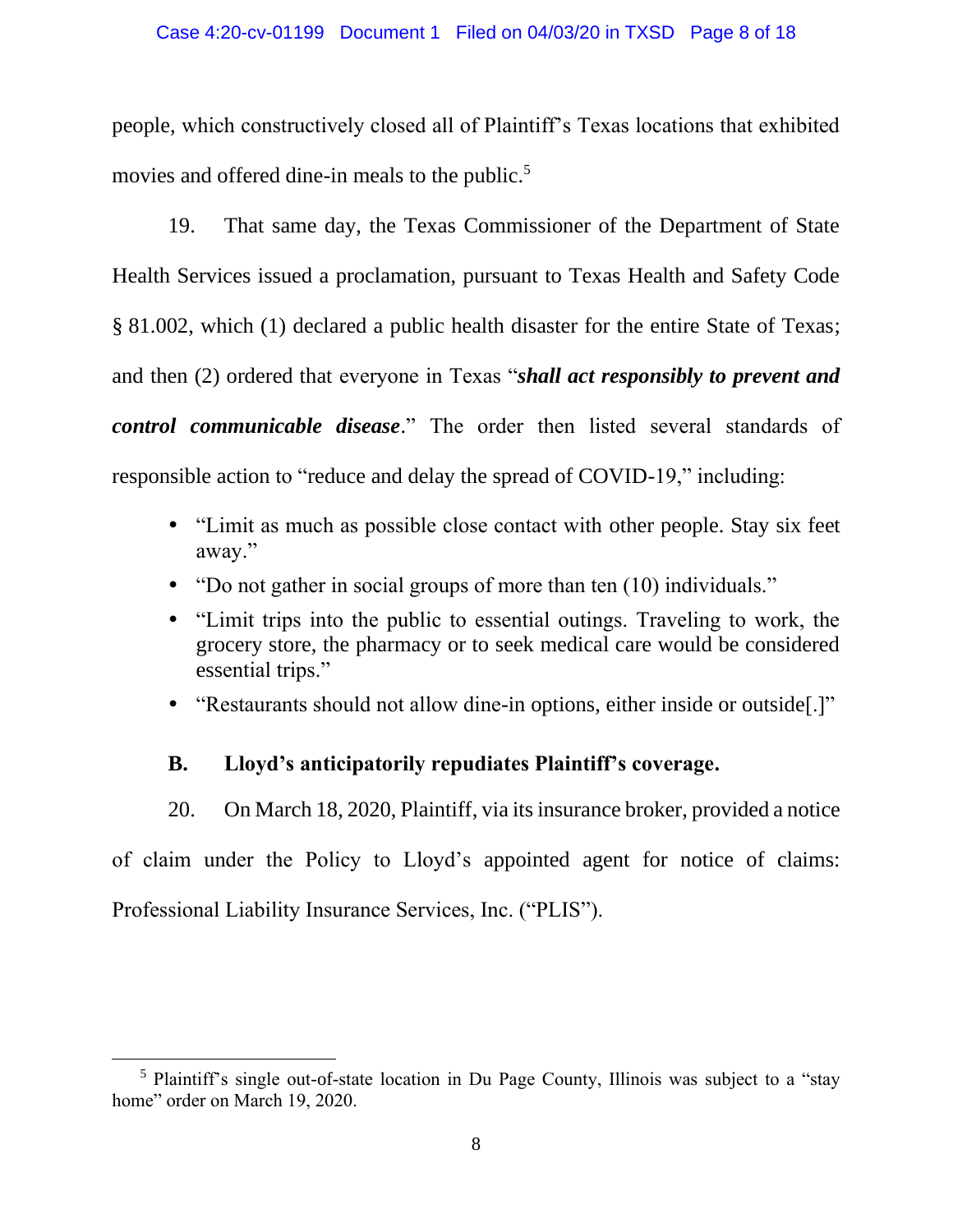#### Case 4:20-cv-01199 Document 1 Filed on 04/03/20 in TXSD Page 9 of 18

21. On or about March 18, 2020, Lloyd's agent responded to Plaintiff's broker with the following statement:

> "As a reminder, there is no coverage under the base TNR policy given Coronavirus COVID-19 is not a food borne illness, it's a respiratory illness. Additionally, *it is not covered under the Pandemic Event Endorsement as it is not a named disease on that endorsement*." (Emphasis added.)

22. Although Plaintiff has yet to receive a formal denial of coverage, the above statement from Lloyd's agent is clear: Lloyd's has no intention of providing coverage under its Pandemic Event Endorsement for the SARS-CoV-2 pandemic.

23. But Lloyd's coverage position is meritless. Section 4.56 of the Pandemic Event Endorsement specifically states that:

> "Covered Disease" is limited to the following pathogens, *their mutations, or variations* (emphasis added):

. . .

• Severe Acute Respiratory Syndrome-associated coronavirus (SARS-CoV) disease.

24. And it is clear from multiple statements from the WHO, CDC, ICTV, and the scientific community at large that the pathogen in question here (SARS-CoV-2) is a variation and/or mutation of SARS-CoV, which is a pathogen specifically listed in the Covered Disease section of the Policy, as quoted above.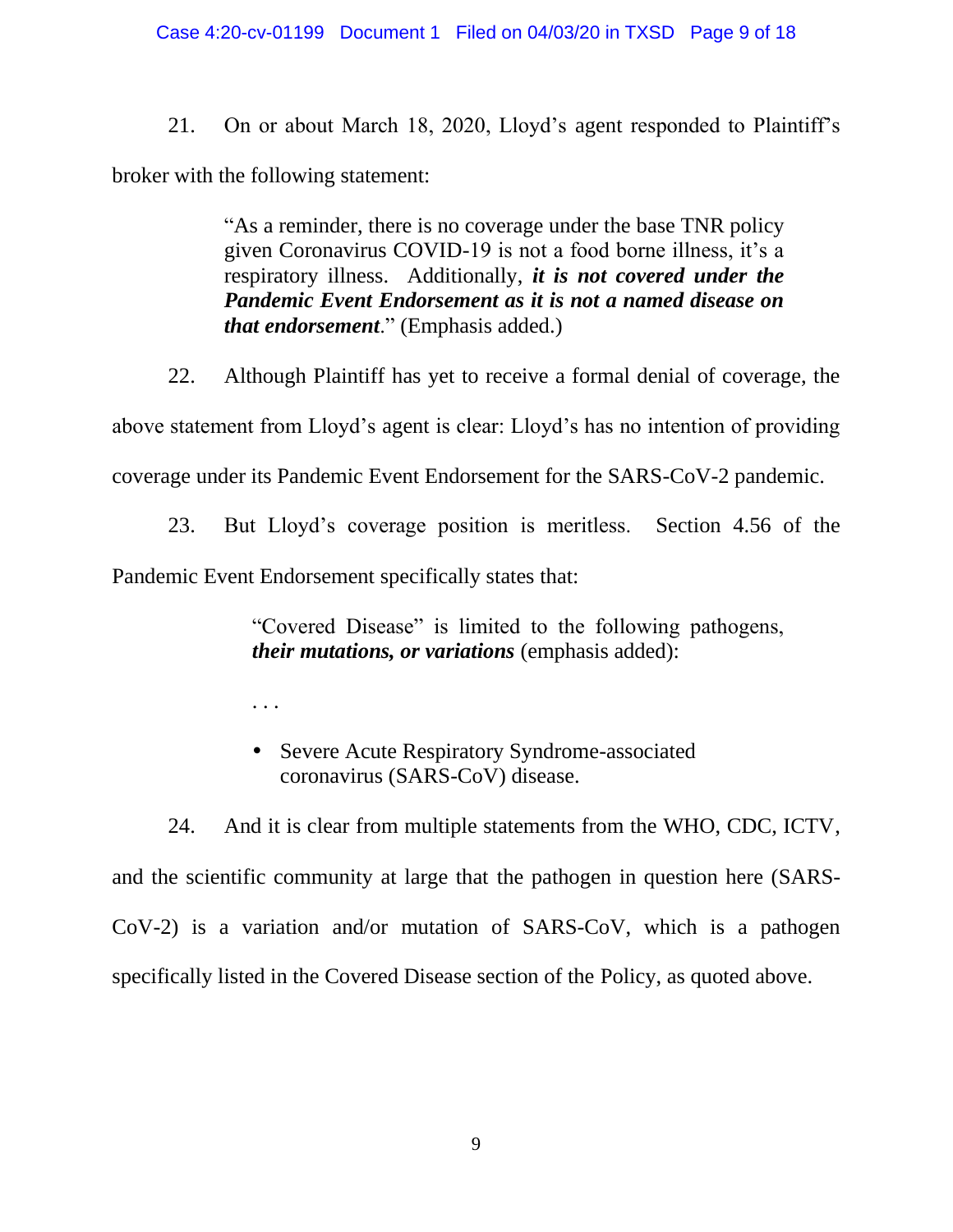# **C. Plaintiff seeks an expedited ruling on the applicability of the "Pandemic Event Endorsement" to avoid ruinous financial damages.**

25. Because all of Plaintiff's locations are currently closed due to the SARS-CoV-2 pandemic, the proceeds that Plaintiff reasonably expected to receive from its pandemic event insurance carrier *during* this outbreak are essential to pay Plaintiff's fixed costs and other expenses at a time when no revenue is being earned from patrons of Plaintiff's dine-in movie theaters and restaurant business.

# **V. CAUSE OF ACTION**

26. The acts and omissions of Defendant described in the foregoing paragraphs give rise to the following cause of action:

# **A. Declaratory Judgment of Coverage**

27. Pursuant to 28 U.S.C. §§ 2201 and 2202 and Federal Rule of Civil Procedure 57, Plaintiff seeks the following declarations to determine questions of actual controversy between the parties:

- a. That Lloyd's issued Policy Certificate No. TNR 18 8275, which insured the "Covered Locations" listed in footnote 1, *supra*;
- b. That the WHO declared an "Epidemic" as defined by Section 4.57(b) of the Pandemic Event Endorsement on March 11, 2020;
- c. That the Policy was in effect on March 11, 2020;
- d. That a "Pandemic Event" as defined by Section 4.59(b) of the Pandemic Event Endorsement occurred on March 17, 2020 as to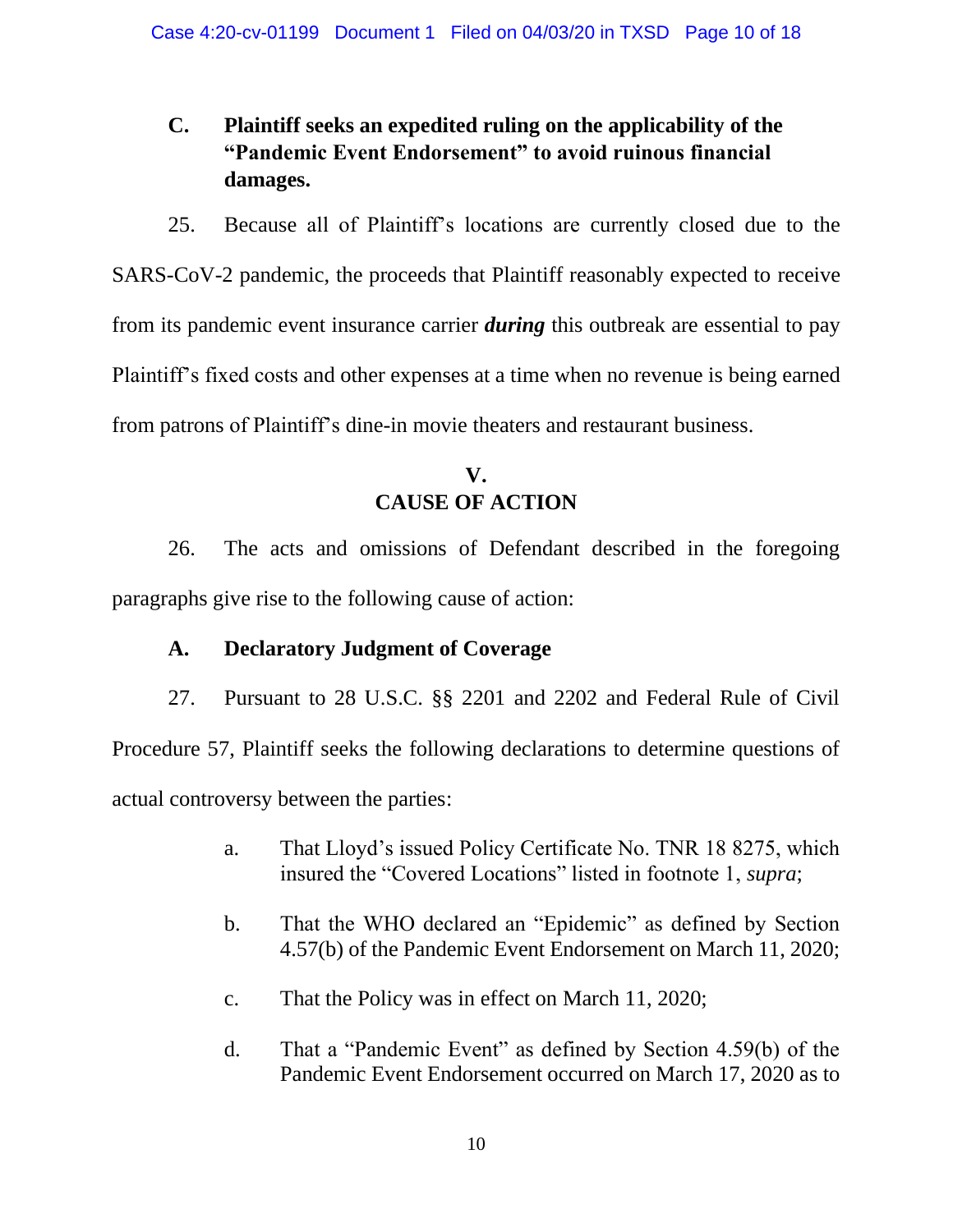Plaintiff's Harris County Covered Locations when Harris County Judge Hidalgo ordered the closing of all restaurants;

- e. Alternatively, that a "Pandemic Event" occurred with respect to all of Plaintiff's Texas Covered Locations on March 19, 2020 when orders from the Texas Governor and Texas Commissioner of the Department of State Health Services together prohibited gatherings of ten or more people and dine-in restaurant service and mandated other social distancing measures;
- f. That the SARS-CoV-2 pathogen is a "Covered Disease" under Section 4.56 of the Pandemic Event Endorsement.

# **B. Breach of Contract – Anticipatory Breach/Repudiation**

28. Plaintiff incorporates the above-referenced paragraphs as if stated fully herein.

29. The Policy constitutes a binding contract between Plaintiff and Lloyd's,

which includes the terms set forth in the Pandemic Event Endorsement attached hereto as Exhibit A and incorporated herein as if fully set forth.

30. Plaintiff fully performed its contractual obligations by paying all premium due under the Policy.

31. Lloyd's repudiated and anticipatorily breached the Policy by communicating to Plaintiff that COVID-19 is not a "Covered Disease" under the Pandemic Event Endorsement.

32. Lloyd's repudiation and breach of the Policy has resulted in damages to Plaintiff that Plaintiff is entitled to recover, as more specifically addressed below.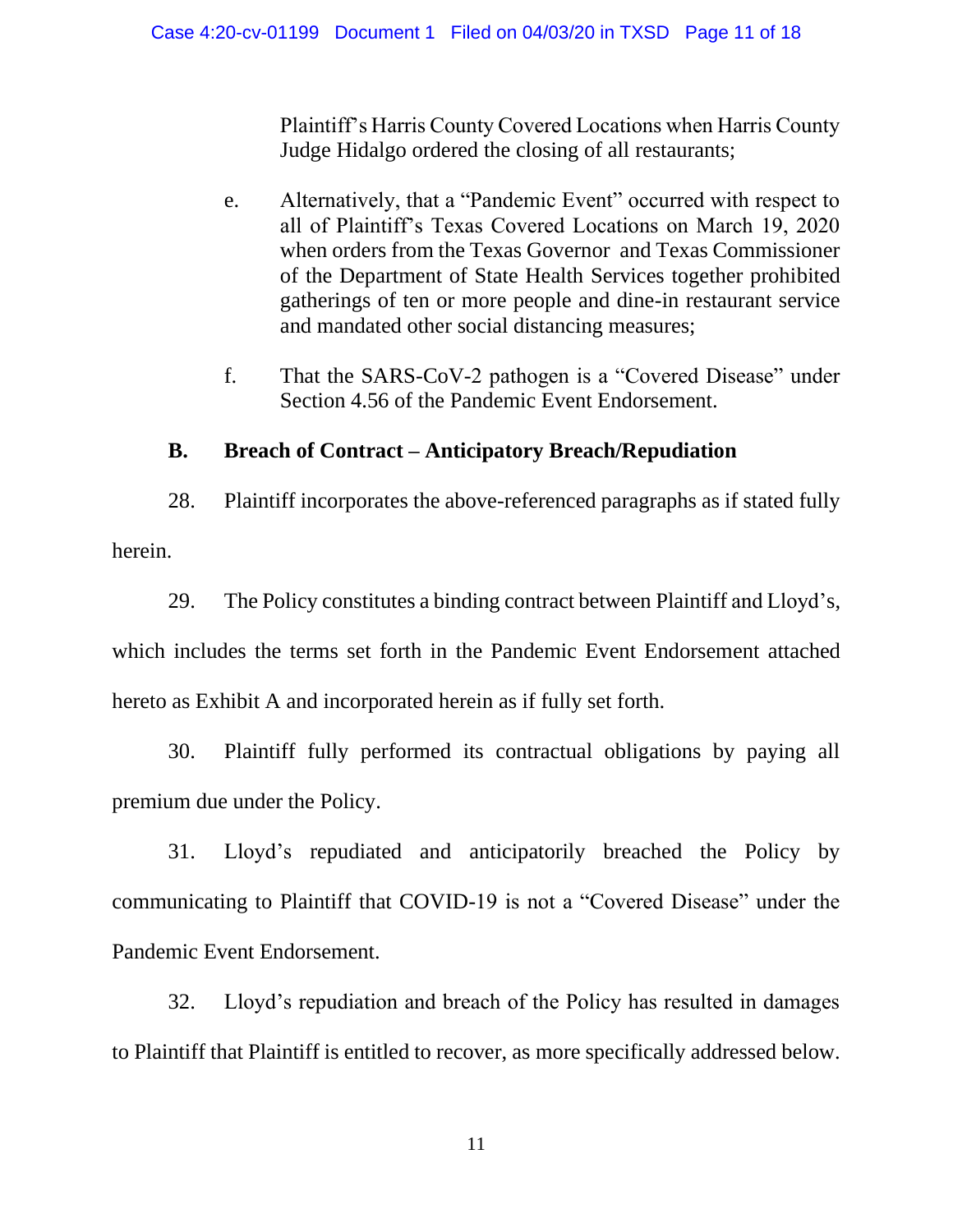## **C. Breach of Duty of Good Faith and Fair Dealing**

33. Plaintiff incorporates the above-referenced paragraphs as if stated fully herein.

34. Lloyd's conduct constitutes a breach of the common-law duty of good faith and fair dealing owed to insureds in insurance contracts.

35. "Good faith and fair dealing" is defined as the degree and diligence which a man of ordinary care and prudence would exercise in the management of one's own business.

36. This tort arises from Texas law, which recognizes that a special relationship exists as a result of the unequal bargaining power between Plaintiff (the policyholder) and Lloyd's (the insurer).

37. Part of this unequal bargaining power results from the fact that Lloyd's, like other insurers, controls entirely the evaluation, processing, and denial of claims.

38. By immediately refuting coverage to Plaintiff's broker—here, solely on the purported basis that "COVID-19" is not itself listed in the Covered Disease section of the Policy—Lloyd's is attempting to read out the most important provision of that section: namely, that it covers all listed pathogens as well as their mutations and variants.

39. And Lloyd's certainly has no reasonable basis to immediately announce at this point in time that the current pandemic has not been caused by a mutation or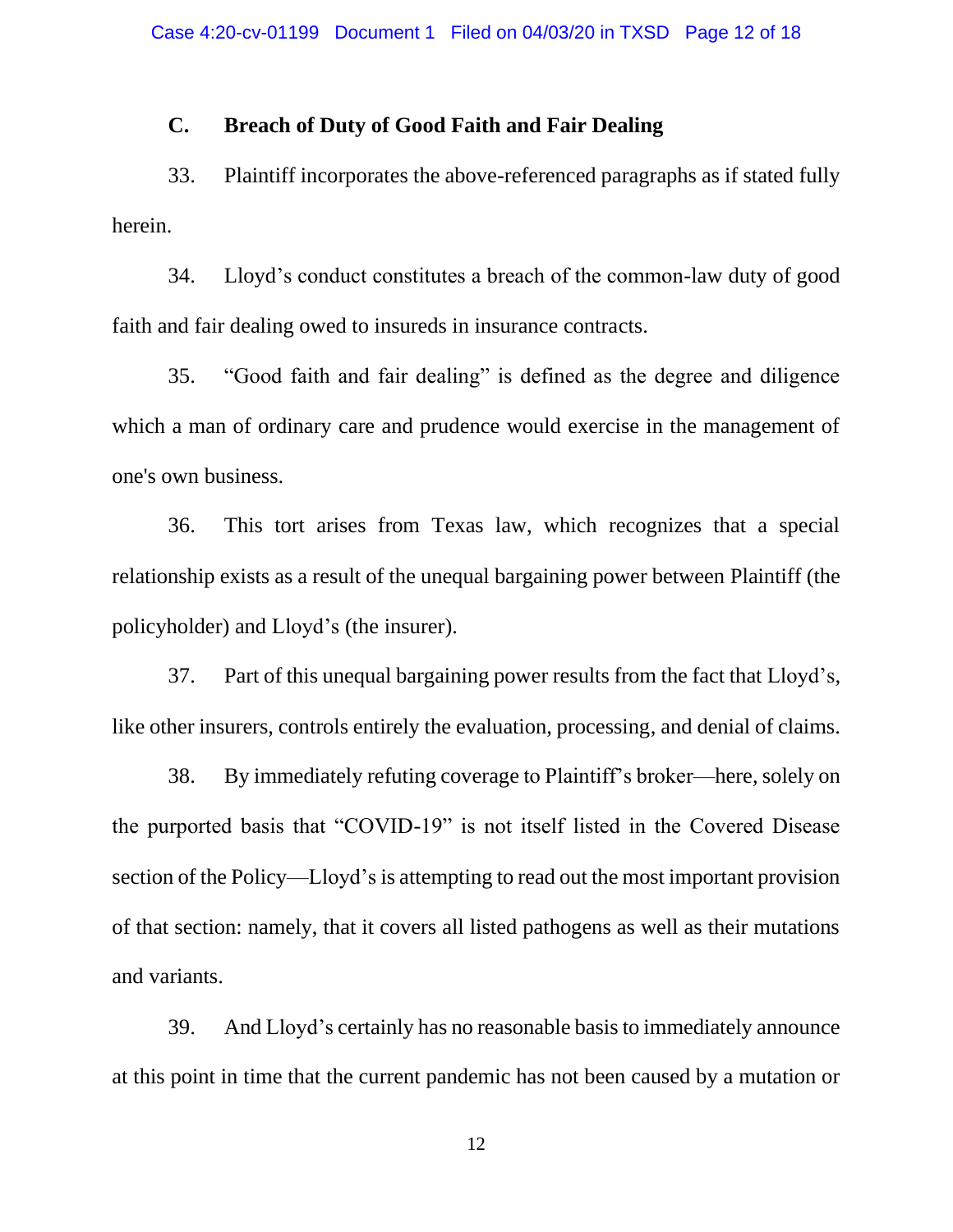#### Case 4:20-cv-01199 Document 1 Filed on 04/03/20 in TXSD Page 13 of 18

variation of any listed pathogen, especially when multiple sources in the scientific community already say it is.

40. Such facially meritless conduct – and with absolutely no supporting expert evidence – is simply egregious, especially in the midst of a pandemic where Plaintiff is relying on Lloyd's "Pandemic Event Endorsement" to mitigate Plaintiff's severe and ongoing business losses.

41. Indeed, on its face, Lloyd's conduct appears to be nothing more than an attempt to put insureds in a position where they will be forced to accept lowball settlement offers simply from the fear that their insurer will drag out proceedings well past the insured's ability to remain financially viable.

42. As the foregoing establishes, Lloyd's communication refuting coverage was, at best, a knee-jerk reaction. On information and belief, Lloyd's denial of coverage was also based on an internal, high-level directive to automatically deny all pandemic-related business-interruption-claims. Either way, Lloyd's denial was unreasonable and reflects a failure to adequately and reasonably investigate and evaluate Plaintiff's claim, even though Lloyd's knew, or should have known by the exercise of reasonable diligence, that its liability was reasonably clear under the circumstances. For these reasons, Lloyd's conduct as described herein constitutes a breach of the duty of good faith and fair dealing.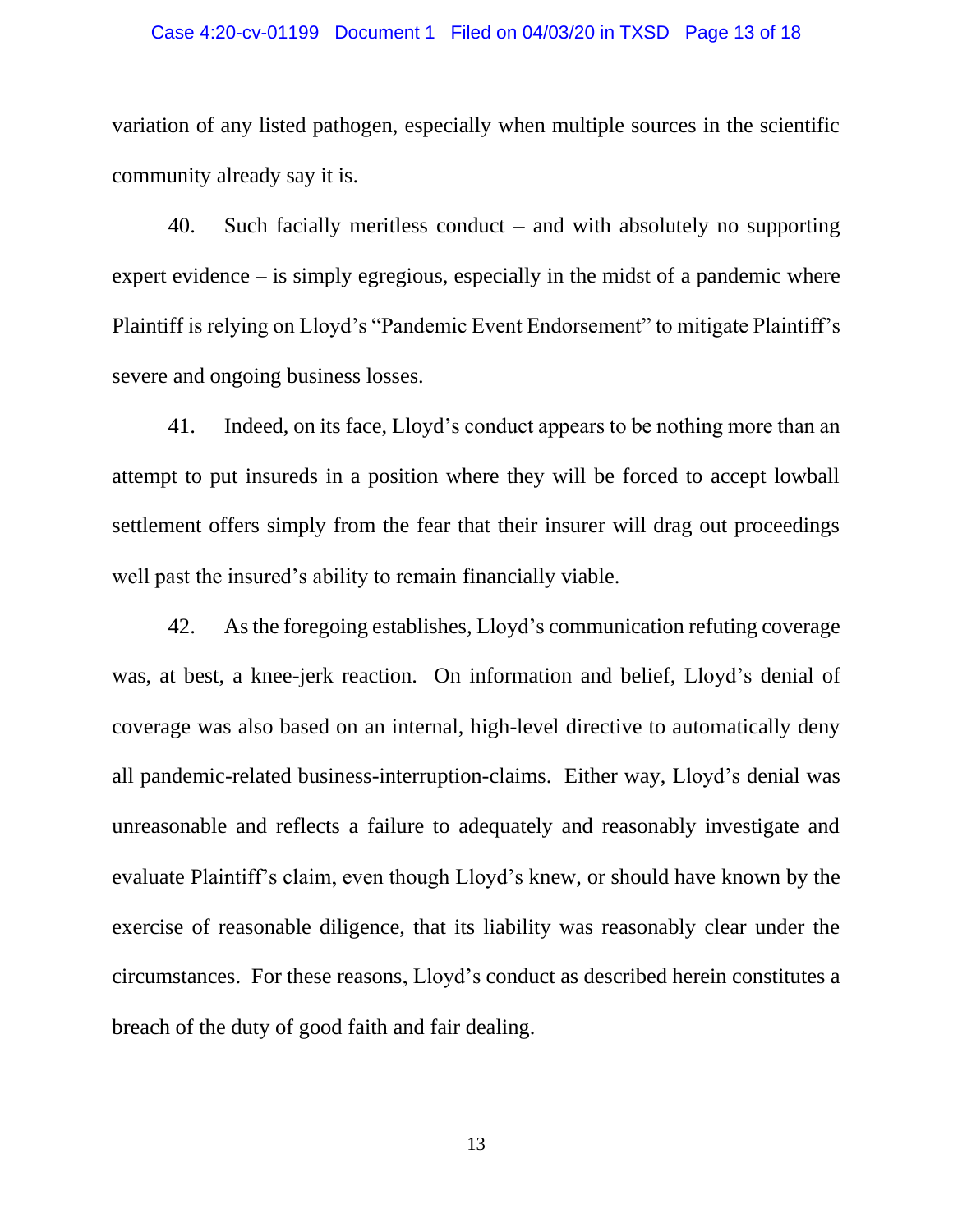43. Lloyd's breach of the duty of good faith and fair dealing has resulted in damages to Plaintiff, that Plaintiff is entitled to recover, as set forth below.

### **D. Gross Negligence and/or Malice**

44. Plaintiff incorporates the above paragraphs as if stated fully herein.

45. Plaintiff is entitled to exemplary damages as a result of Lloyd's breach of duty as described above. When viewed objectively from the standpoint of Lloyd's at the time of the occurrence in question, Lloyd's conduct involved an extreme degree of risk, considering the probability and magnitude of the harm to others, or the risk of financial ruin to others, and of which Lloyd's had actual, subjective awareness of the risk involved, but nevertheless proceeded with conscious indifference to the rights, safely, or welfare of others.

46. In the alternative, Lloyd's had specific intent to cause substantial harm to Plaintiff.

47. Each of the acts described above, together and singularly, was done knowingly and was a producing cause of Plaintiff's damages described herein.

### **VI. DAMAGES**

48. The business losses caused by the coronavirus pandemic are ongoing and causing an undue burden and hardship on plaintiff. In all probability, such losses will exceed the \$1 million of insurance proceeds available under the Policy.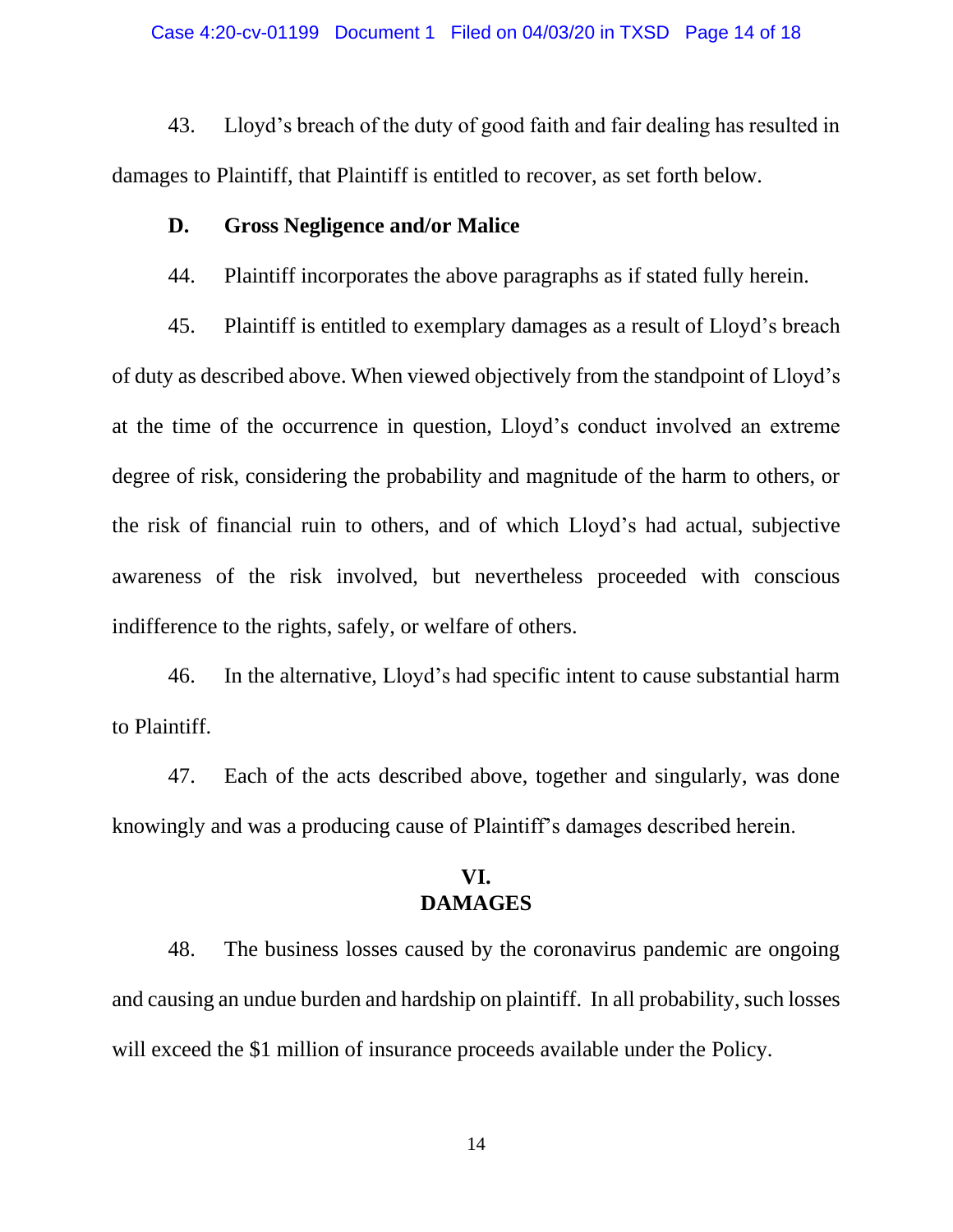#### Case 4:20-cv-01199 Document 1 Filed on 04/03/20 in TXSD Page 15 of 18

49. Lloyd's failure to promptly accept and pay Plaintiff's claim has caused and will continue to cause direct and consequential damages that in total will likely far exceed the limits of the Policy. Such damages are a direct result of Lloyd's mishandling of plaintiff's claims in violation of the law set forth above.

50. In particular, Plaintiff would show that all of the aforementioned acts, taken together or singularly, constitute the producing causes of the damages sustained by Plaintiff.

51. For breach of contract, Plaintiff is entitled, at a minimum, to compensatory damages as measured by its covered losses under the Policy.

52. For breach of the common-law duty of good faith and fair dealing, Plaintiff is entitled, at a minimum, to all compensatory damages, including all forms of loss resulting from Lloyd's breach of duty, such as additional costs, economic hardship, losses due to nonpayment of the amount Lloyd's owes, and other direct and consequential damages, as well as exemplary damages.

## **VII. ATTORNEY'S FEES AND COSTS**

53. Plaintiff is entitled to recover its court costs and attorney's fees under 22 U.S.C. § 2202 as such an award is authorized by applicable Texas law for comparable actions. *See, e.g.*, TEX. CIV. PRAC. & REM. Code §§ 37.004, 37.005, 37.009; TEX. CIV. PRAC. & REM. CODE § 38.001.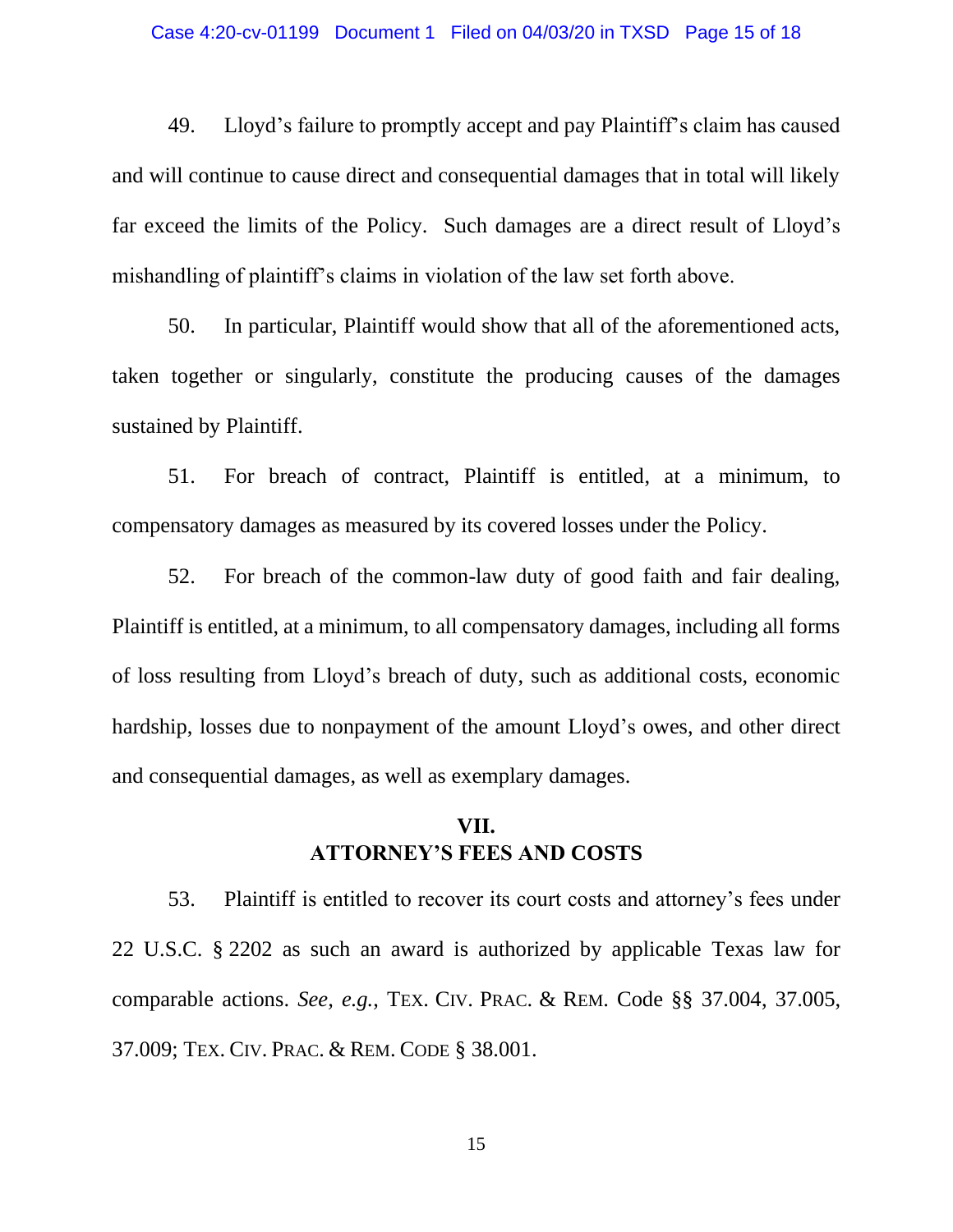# **VIII. CONDITIONS PRECEDENT**

54. All conditions precedent to recovery for all relief requested have been satisfied or waived.

## **IX. JURY DEMAND**

55. Plaintiff asserts its right under the Seventh Amendment to the U.S. Constitution and demands in accordance with Federal Rule of Civil Procedure 38 a trial by jury on all issues.

## **IX. PRAYER**

Plaintiff SCGM, Inc. requests that Defendant Certain Underwriters at Lloyd's be cited to appear and answer, and that declaratory judgment be entered in Plaintiff's favor against Defendant as stated herein, and that Plaintiff have judgment against Defendant for all actual, consequential, and special damages, as well as exemplary damages, and that Plaintiff recover its attorney's fees, costs of court, and all such other relief, general or special, legal or equitable, to which Plaintiff may show itself justly entitled.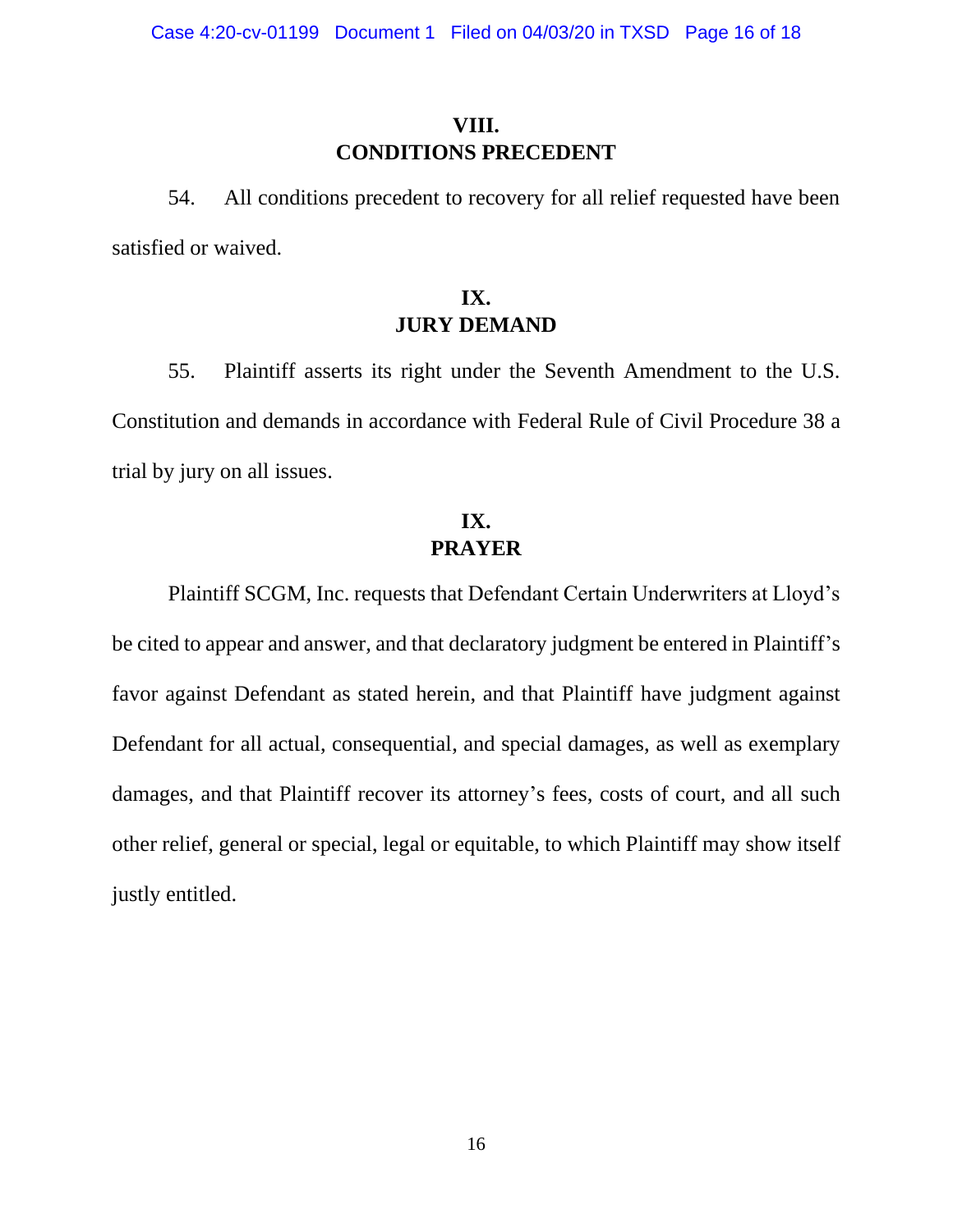Respectfully submitted,

## **HAWASH CICACK & GASTON LLP**

By:  $/s$ 

Michael A. Hawash Texas Bar No. 00792061 Federal Bar No. 18321 3401 Allen Parkway, Suite 200 Houston, Texas 77019 [mhawash@hcgllp.com](mailto:mhawash@hcgllp.com) 713-658-9015 (main) 713-658-9004 (direct & facsimile)

## **Attorney in Charge for Plaintiff**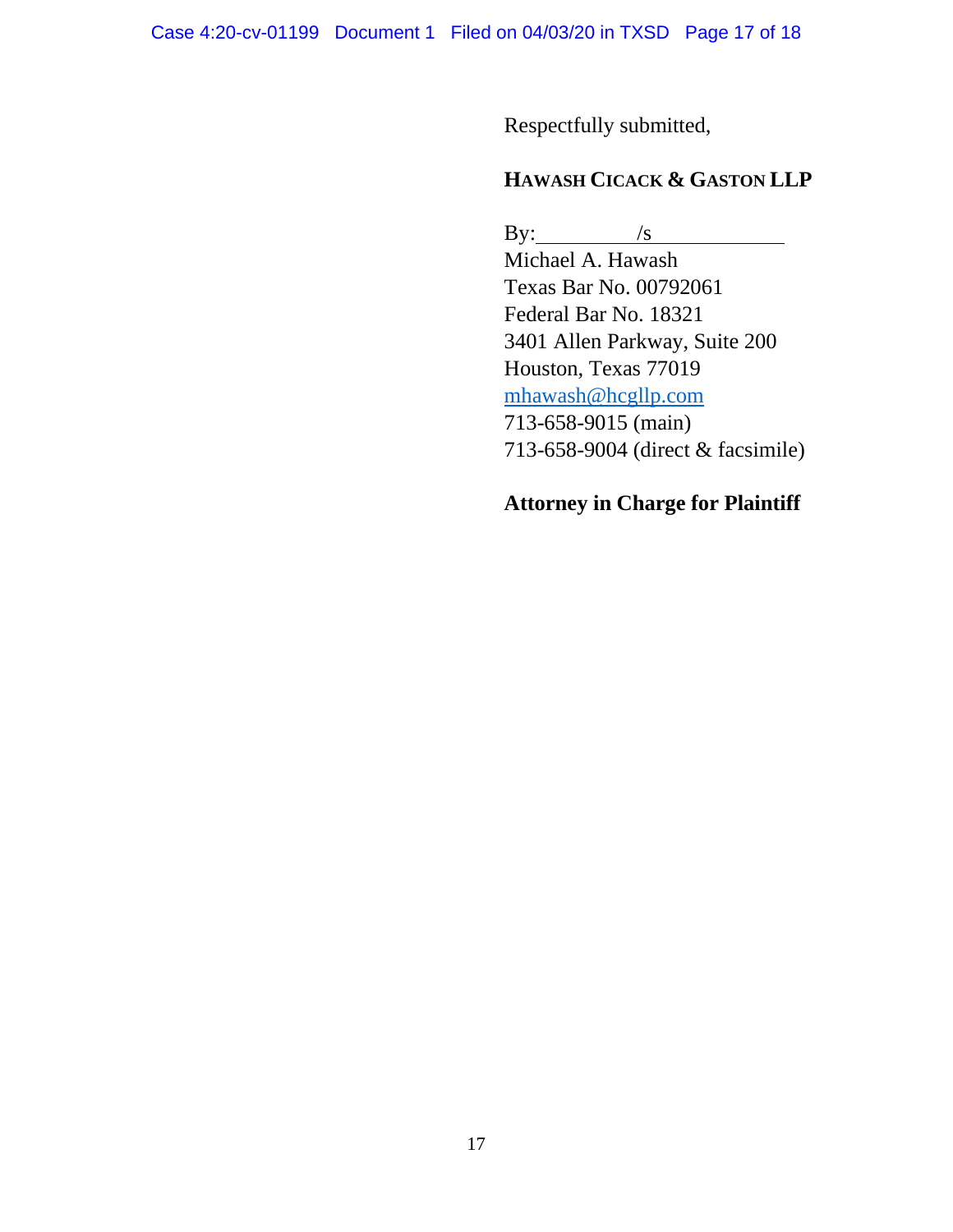### OF COUNSEL:

Walter J. Cicack Texas Bar No. 04250535 Federal Bar No. 8094 Hawash Cicack & Gaston LLP 3401 Allen Parkway, Suite 200 Houston, Texas 77019 wcicack@hcgllp.com 713-658-9003 (direct & facsimile)

Jeremy Gaston Texas Bar No. 24012685 Federal Bar No. 26469 Hawash Cicack & Gaston LLP 3401 Allen Parkway, Suite 200 Houston, Texas 77019 jgaston@hcgllp.com 713-658-9007 (direct & facsimile)

Jeremy M. Masten Texas Bar No. 24083454 Federal Bar No. 1411942 Hawash Cicack & Gaston LLP 3401 Allen Parkway, Suite 200 Houston, Texas 77019 jmasten@hcgllp.com 713-685-9005 (direct & facsimile)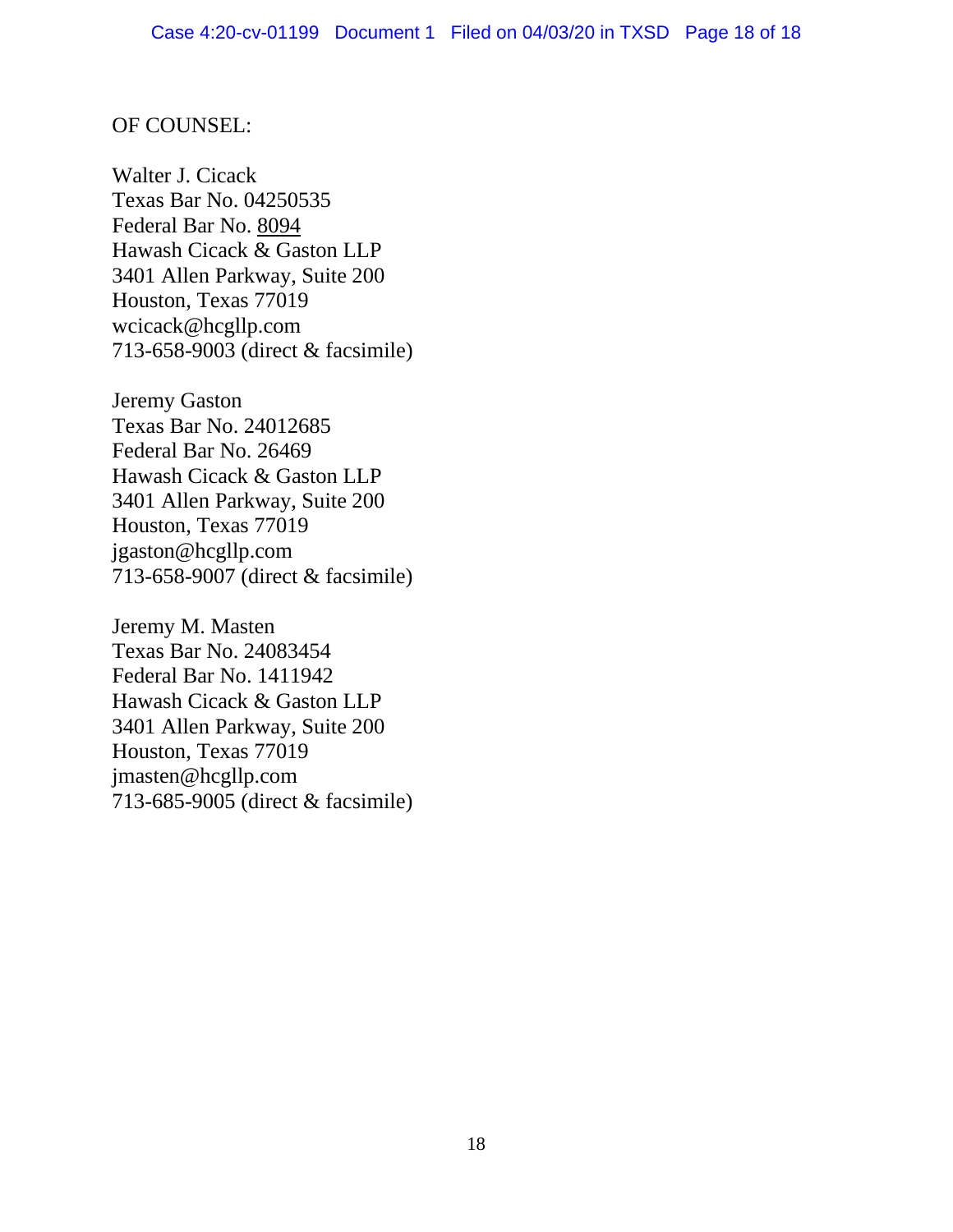#### Case 4:20-cv-01199 Document 1-1 Filed on 04/03/20 in TXSD Page 1 of 2

#### **PANDEMIC EVENT ENDORSEMENT**

#### *This Endorsement changes the Policy – please read it carefully.*

**POLICY CERTIFICATE NO.:** TNR 18 8275

In consideration of the premium charged, it is hereby understood and agreed that, for the purposes of this Endorsement, the Policy is amended as follows:

The following provisions are added to Section B of the Declarations:

#### **B: Limits of Indemnity and Deductible:**

| Limit of Indemnity for Pandemic Events (By Endorsement Only): \$250,000 | per Covered Location    |
|-------------------------------------------------------------------------|-------------------------|
| \$1,000,000                                                             | per Period of Insurance |
|                                                                         |                         |
| as respect <b>Pandemic Events</b> (By Endorsement Only): $$10,000$      | Each and Every Incident |
|                                                                         |                         |

Section 2. LIMITS OF INDEMNITY is amended to delete and replace the following:

**2.3 "Limit of Indemnity for Incident Response Expenses"** - Underwriters' maximum liability for **Incident Response Expenses** affecting all **Covered Locations** insured hereunder for **Restaurant Events**, **Supplier Events**, and **Pandemic Events** shall not exceed the corresponding **"**Limit of Indemnity for **Incident Response Expenses"** set forth in Section B of the Declarations, as amended, regardless of the number of **Insureds** named in the Declarations.

**Incident Response Expenses** shall be in excess of any applicable **Deductible;** except that **Crisis Management Expenses** paid as part of **Incident Response Expenses** shall not be subject to the **Deductible.** Any amounts paid hereunder with respect to **Incident Response Expenses** shall reduce the remaining applicable Limits of Indemnity payable with respect to **Actual Net Loss.**

Section 2. LIMITS OF INDEMNITY is amended to include the following:

**2.11 "Limit of Indemnity for Pandemic Events"** - Underwriters' maximum liability for **Actual Net Loss** and **Incident Response Expenses** affecting all **Covered Location(s)** insured hereunder for **Pandemic Events** shall not exceed the Limit of Indemnity set forth in Section B of the Declarations, as amended, per **Period of Insurance** and shall be in excess of the **Deductible**.

If any indemnity is owed under Section 2.1 **(Restaurant Event),** 2.2 **(Supplier Event)** or 2.13 (**Hospitality Event**), if applicable, for any **Incident**, no indemnity shall be owed under this Section 2.11 for that same **Incident**, regardless of the number of **Pandemic Events**, involved and irrespective of whether an **Insured** sustains any loss, in whole or in part, as a result of any **Pandemic Event**.

Section 4.DEFINITIONS**,** is amended to include**:** 

- **4.59 "Pandemic Event"** means either:
	- (a) the actual presence of an **Infected Person** within a **Covered Location**; or,
	- (b) the announcement by a **Public Health Authority** that a specific **Covered Location** is being closed as a result of an **Epidemic** declared by the CDC or WHO.
- **4.58 "Infected Person"** means an individual who has been confirmed by a licensed physician to be contagious with a **Covered Disease** during an **Epidemic** of that **Covered Disease.**
- **4.56 "Covered Disease"** is limited to the following pathogens, their mutations, or variations:
	- o Avian Flu o Bubonic Plague
- o Malaria o Measles

- o Diphtheria
- o Ebola
- o Hand, Foot and Mouth Disease
- o Human Papillomavirus (HPV)
- o Legionellosis
- o Leprosy
	-
- o Meningococcal
- o Monkpox
- o Mumps
- o Pertussis
- o Polio
- o Rabies
- o Rotavirus
- o Rubella
- o Severe Acute Respiratory Syndrome-
- associated Coronavirus (SARS-CoV) disease o Smallpox
- o Swine Flu
- o Tuberculosis (TB)
- o Varicella (Chickenpox)
- o Yellow Fever
- o Zika Virus
- o or, as designated by Underwriters